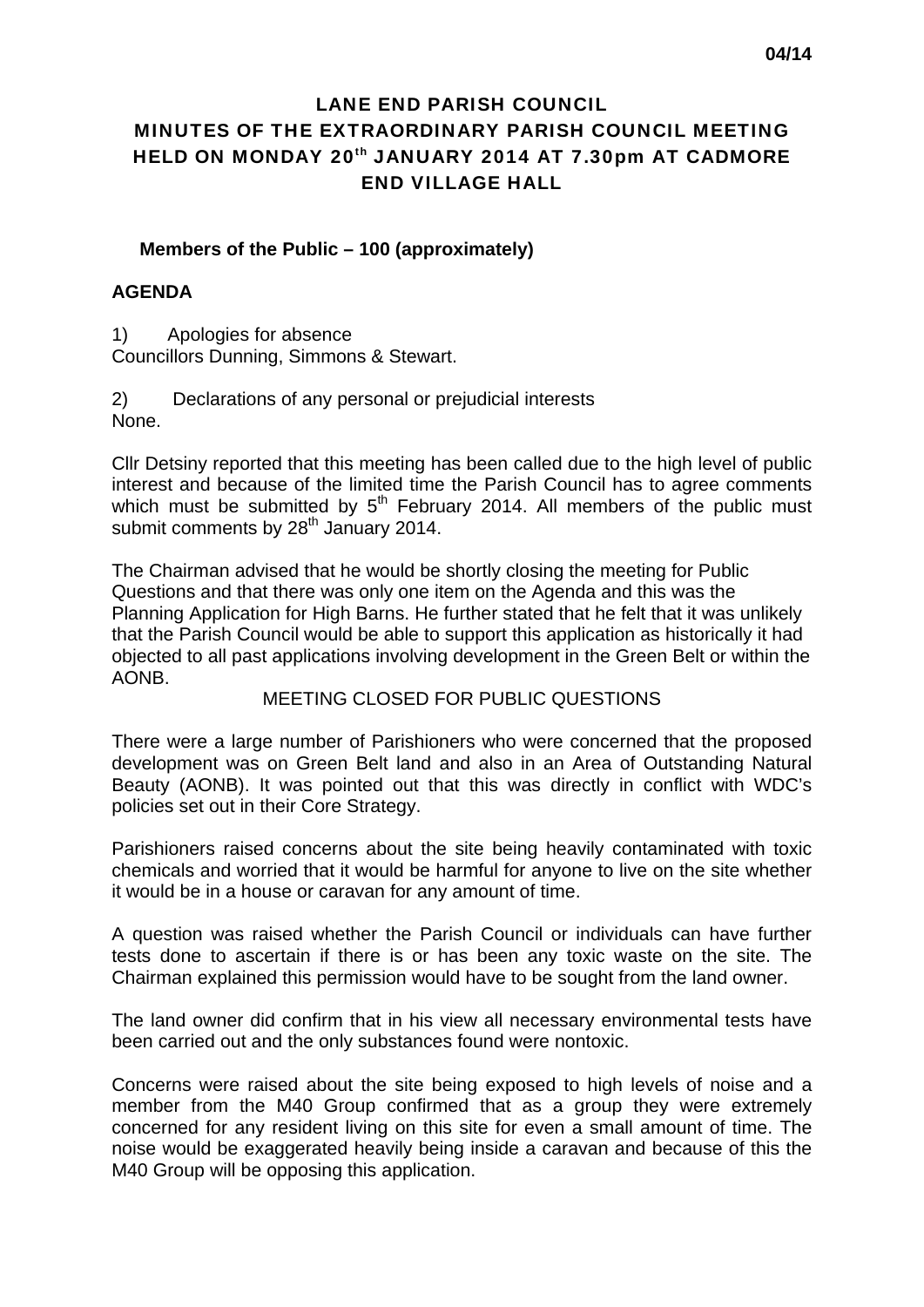Implications for safety were highlighted as a major concern with the B482 being one of the most dangerous roads in Buckinghamshire. Excess vehicles entering and leaving the site will cause disruption to an already busy road, which at this point has a 50 mph speed limit, particularly where those vehicles are towing caravans and more time is needed to pull out which on this road may cause a significant problem given the typical speed of traffic along this stretch.

Concerns were raised for those residents living on the site both permanently and for a shorter time with the fact there is not pavement for them to walk safely to the local amenities/bus stop.

A Parishioner raised that there is possibly methane gas on the site. The Chairman advised that they contact WDC regarding this matter.

The land owner confirmed that there would be 3 permanent and 5 transit pitches. There will also be 2 stables which will be used for his own horses and he will live on site permanently. There will be one vehicle per household. A question was raised as to what restrictions would be in place to stop any intensification of the development or its usage.

## **Meeting Re-opened**

3) **RH/13/08106/FUL – (High Barns Site) OS Parcel 3756, Marlow Road, Cadmore End** - APPLICATION FOR: Change of use of land to a gypsy caravan site comprising of 5 transit pitches, 3 permanent residential pitches, 1 wardens pitch, together with ancillary shower block, stables building, parking, access road, utilities, works to earth bunds and paddock.

The Parish Council unanimously determined that it would strongly object to this application on the following grounds -

- This site is in the Green Belt and an Area of Outstanding Natural Beauty and the proposed development is directly in conflict with WDC Policies
- At the location of the site in question, the B482 is very busy and fast road raising concerns about safety of access. The road has no street lighting at night and has no pavement. Sight lines are insufficient to allow safe entry and exit of large caravans and vehicles carrying horses.
- Council believes that there is strong evidence that the site has been contaminated with toxic waste materials.
- The close proximity of the adjacent M40 motorway makes the site unsuitable for residential purposes as the high level of noise would be unbearable for anyone living on the site for even a small amount of time.

Given the importance of this application to local residents the Parish Council would request that the application is considered by the Full Planning Committee of WDC and not delegated to Officer Approval.

Council agreed that in view of the complex planning issues raised in the application its retained planning advisor should be instructed to draft a letter of objection to the planning application which should include all of Councils comments/concerns.